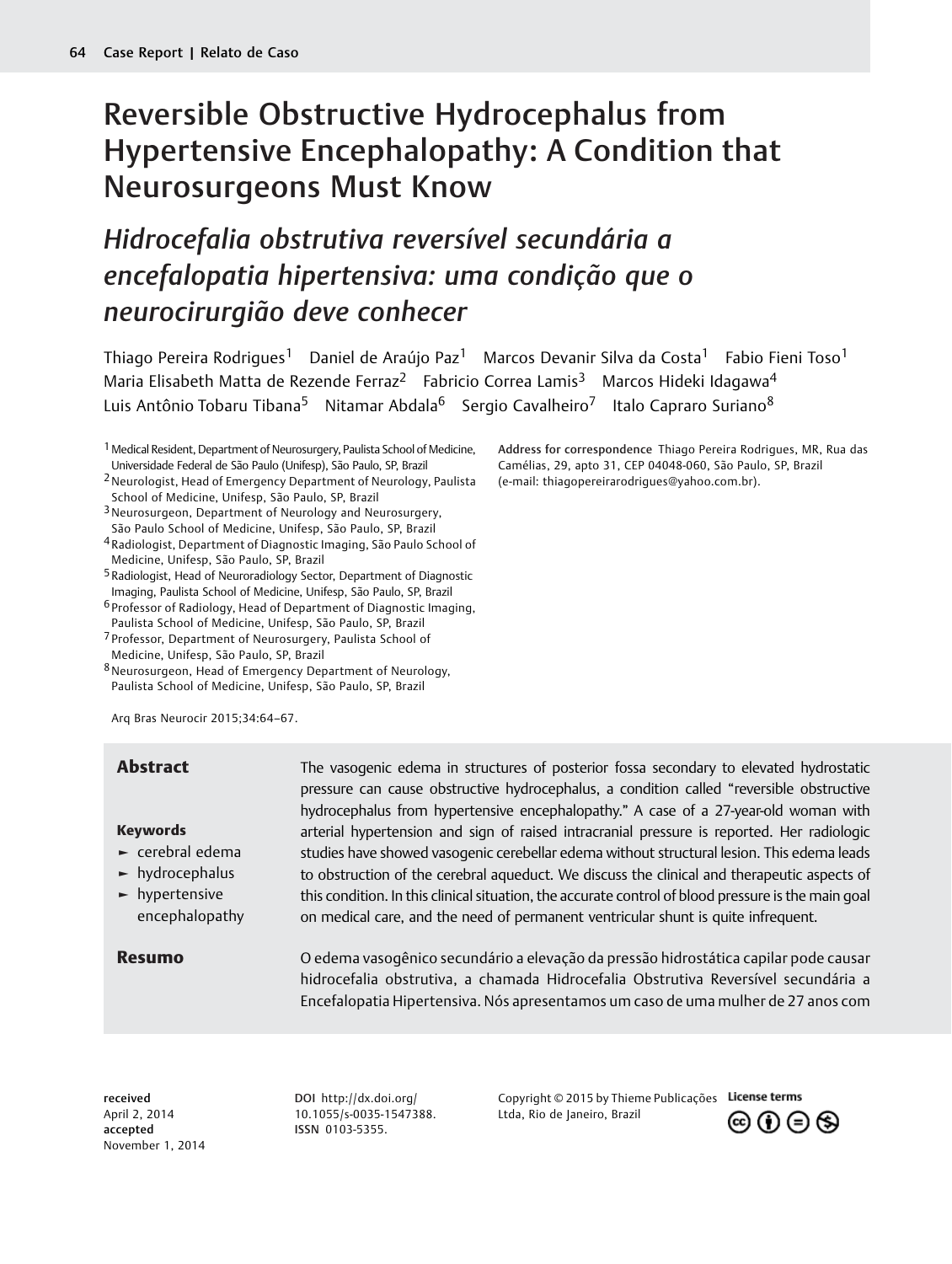#### Palavras-chave

- ► edema encefálico
- ► hidrocefalia
- ► encefalopatia hipertensiva

hipertensão arterial e sinais de hipertensão intracraniana. Sua investigação radiológica evidenciou sinais de edema vasogênico cerebelar bilateral sem lesão estrutural, determinando obstrução do aqueduto cerebral Nós discutimos os aspectos clínicos e terapêuticos deste caso. Nesta condição, o adequado controle da pressão arterial é a principal medida terapêutica, sendo a necessidade de derivação liquórica permanente infrequente.

## Introduction

The vasogenic edema in posterior fossa structures, which comprehends brainstem and cerebellum, can block cerebrospinal fluid circulation at this level causing obstructive hydrocephalus.<sup>1</sup> There are many causes that can create vasogenic edema in this region, highlighting increase in endothelial permeability secondary to inflammatory or tumorous humors. Another possible cause is elevated hydrostatic pressure in capillary bed.<sup>2</sup> This article describes a woman with clinical and radiologic findings of reversible obstructive hydrocephalus from hypertensive encephalopathy.

### Clinical Presentation

A 27-year-old woman presented with a 7-day history of progressive holocranial headache associated with 2 days of vomits followed by 1-day history of progressive lethargy. Her medical history showed related end-stage kidney failure secondary to polycystic kidney disease that was submitted to a kidney transplant 16 years ago. This transplant failed 2 years ago and since then three times a week hemodialysis program was followed.

Her physical findings included 180/100-mm Hg blood pressure, 13 points on Glasgow coma scale, and papilledema founded by direct funduscopy.

Intravenous sodium nitroprusside was used at rate of 0.25 µg/kg/min and complemented by laboratories and radiologic investigation. No evidential findings of electrolyte imbalances were found, and computed tomography (CT) of the head revealed lateral and third ventricular dilatation associated with swelled elements of posterior fossa (►Fig. 1).

During the follow-up, a gradual pressure control was achieved, and the patient showed important improvement on her clinical condition. In 24 hours from admission, 15 points on Glasgow coma scale were stablished, without any neurologic impairment.

Magnetic resonance imaging (MRI) done 5 days later (►Fig. 2) showed a hypointense signal on T1-weighted sequence, hyperintense on T2-weighted and flair on subcortical area of both cerebellar hemispheres, characteristic of vasogenic edema. A careful inspection of diffusion sequence did not show any restriction area, which did not support the diagnosis of cerebellar infarction<sup>3</sup> ( $\blacktriangleright$ Fig. 3). A new study of MRI (►Fig. 4) done 12 days ahead of admission showed important reduction in cerebellar findings and complete resolution of obstructive hydrocephalous.

The patient was discharged in 13 days without any neurologic impairment.

### Discussion

We know that the rise in blood pressure above cerebral autoregulation limits of cerebral blood flow can cause higher capillary hydrostatic pressure levels that lead to vasogenic edema. In these circumstances, when blood pressure transposes the autoregulation limit, the patient can evolve with the clinical condition called hypertensive encephalopathy.

In 1996, Hinchey et al<sup>4</sup> identified a clinical and radiologic condition that they called posterior reversible encephalopathy syndrome (PRES). Their clinical findings were mainly



Fig. 1 Initial CT scan demonstrates a symmetric cerebellar hypodensity with mass effect and obstructive hydrocephalus.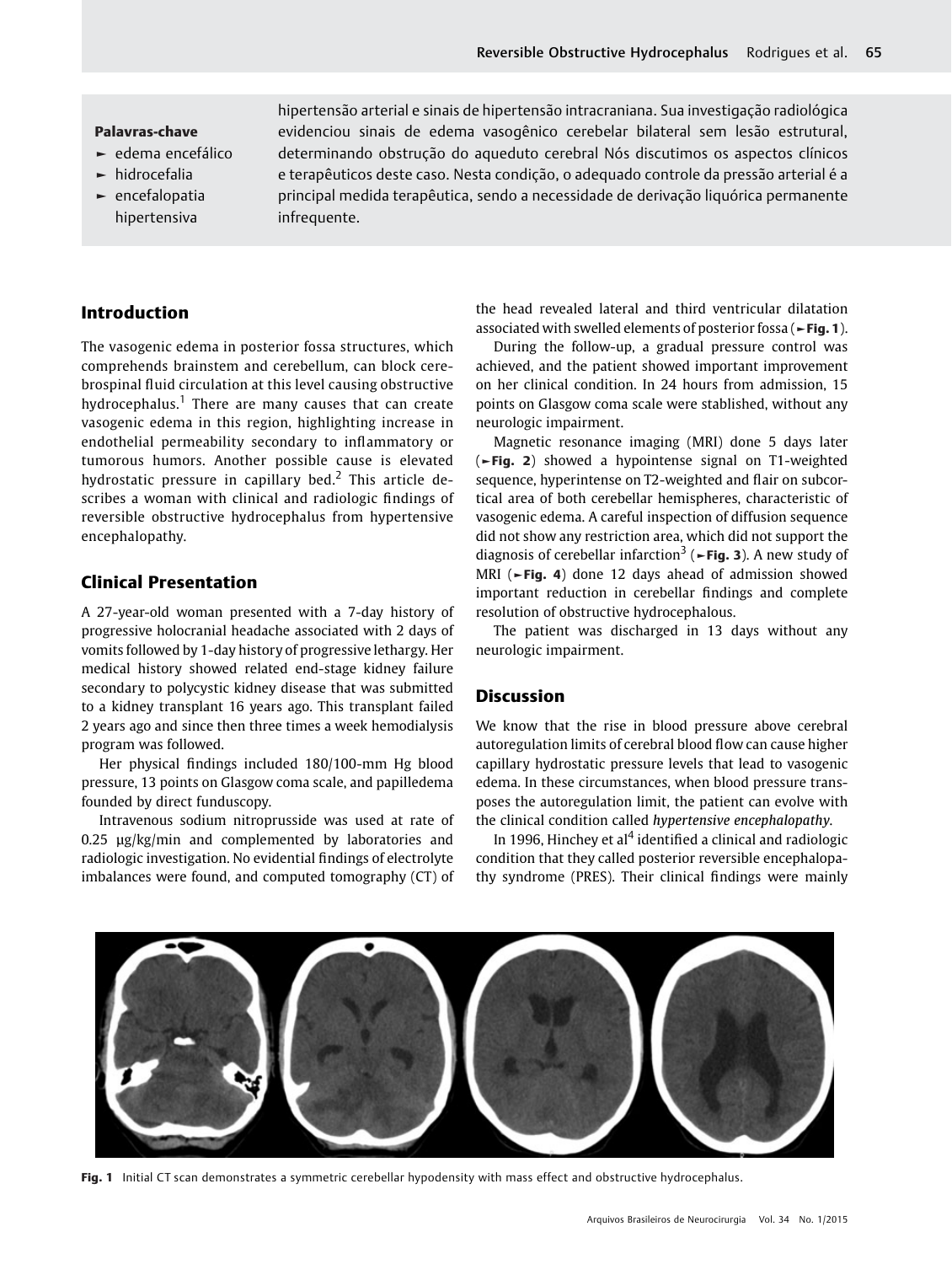

Fig. 2 Initial MRI scan reveals hypointensity signal on T1-weighted sequence, hyperintense on T2-weighted and flair on subcortical area of both cerebellar hemispheres.



Fig. 3 The diffusion-weighted (DW) images and corresponding apparent diffusion coefficient (ADC) map show no sign of cerebellar infarction.

characterized by seizures, headache, impaired level of conscience, vomiting, and sight abnormalities, being seizure the most frequent among these. The radiologic acquisitions reveal preferential white matter lesion, especially on territories supplied by vertebrobasilar circulation, $4$  which happens usually in a bilateral pattern.<sup>3</sup> This fact can be explained by the diminished sympathetic innervation when compared with carotid system, which predispose to break in cerebral blood flow autoregulation.<sup>5</sup>

Particularly, the parietooccipital transition is reached in the biggest majority of cases, in association to another region or as isolated pattern. The lonely lesion of other regions, without parietooccipital impairment, is rare. The isolated brainstem and cerebellum are much more infrequent.<sup>5,6</sup>



Fig. 4 A MRI done 12 days ahead of admission demonstrates important reduction in cerebellar mass effect and hydrocephalus.